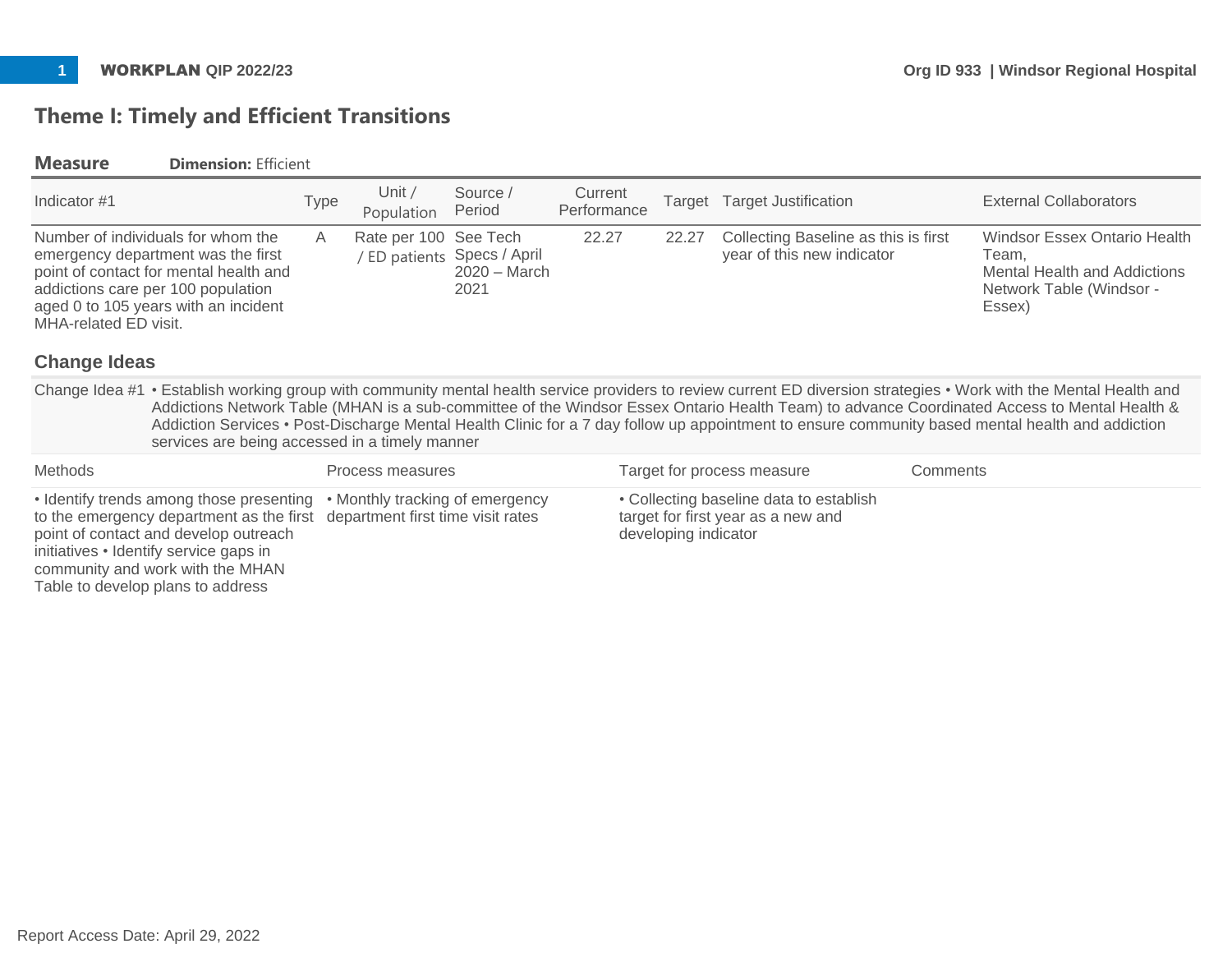### **Measure Dimension:** Efficient

| Indicator #2                                                                                                                                                                                                                                                                                                                                                                                                                                                                                                                              |                                                                                                                                                              | <b>Type</b> | Unit $/$<br>Population                               | Source /<br>Period                                                                                             | Current<br>Performance |       | Target Target Justification                                                                                                                                                                                                                |          | <b>External Collaborators</b>                                                                                                                                                                                                                                                                                                                                                                                                                                                        |
|-------------------------------------------------------------------------------------------------------------------------------------------------------------------------------------------------------------------------------------------------------------------------------------------------------------------------------------------------------------------------------------------------------------------------------------------------------------------------------------------------------------------------------------------|--------------------------------------------------------------------------------------------------------------------------------------------------------------|-------------|------------------------------------------------------|----------------------------------------------------------------------------------------------------------------|------------------------|-------|--------------------------------------------------------------------------------------------------------------------------------------------------------------------------------------------------------------------------------------------|----------|--------------------------------------------------------------------------------------------------------------------------------------------------------------------------------------------------------------------------------------------------------------------------------------------------------------------------------------------------------------------------------------------------------------------------------------------------------------------------------------|
| the acute care phase of his/her<br>treatment.                                                                                                                                                                                                                                                                                                                                                                                                                                                                                             | Percentage of inpatient days where<br>a physician (or designated other) has<br>indicated that a patient occupying an<br>acute care hospital bed has finished | A           | % / All<br>patients                                  | CIHI DAD /<br>April 2020 -<br>March 2021                                                                       | 5.10                   | 12.70 | HSAA target is 12.7%. Goal is<br>continued improvement year-over-<br>year. WRH has been among the top<br>ALC performers in Ontario.                                                                                                        |          | <b>Windsor Essex Ontario Health</b><br>Team.<br>Home and Community Care,<br><b>Hotel Dieu Grace Healthcare</b>                                                                                                                                                                                                                                                                                                                                                                       |
| <b>Change Ideas</b>                                                                                                                                                                                                                                                                                                                                                                                                                                                                                                                       |                                                                                                                                                              |             |                                                      |                                                                                                                |                        |       |                                                                                                                                                                                                                                            |          |                                                                                                                                                                                                                                                                                                                                                                                                                                                                                      |
|                                                                                                                                                                                                                                                                                                                                                                                                                                                                                                                                           | leadership                                                                                                                                                   |             |                                                      |                                                                                                                |                        |       |                                                                                                                                                                                                                                            |          | Change Idea #1 • Ongoing collaboration with Home and Community Care (HCC) for Intensive Hospital to Home (IHH) services • Daily, provide timely, patient level data<br>tracking ALC's at the Patient Flow/Systems Huddles • Continue to develop and apply targeted strategies to individualized discharge plans to decrease<br>ALC patients lengths of stay across all medical, surgical and critical care areas • ALC escalation meetings with Hospital and Home and Community Care |
| Methods                                                                                                                                                                                                                                                                                                                                                                                                                                                                                                                                   |                                                                                                                                                              |             | Process measures                                     |                                                                                                                |                        |       | Target for process measure                                                                                                                                                                                                                 | Comments |                                                                                                                                                                                                                                                                                                                                                                                                                                                                                      |
| • Conduct daily ALC/discharge huddles<br>with hospital utilization team, social work,<br>HCC coordinators, and other community<br>services to identify barriers to discharge.<br>Review at Patient Flow and System<br>Huddles • Provide education to patients<br>and families about the appropriateness of<br>acute care services and Home and<br>Community Care services . Daily, weekly<br>and monthly review of ALC's • Monthly<br>review at Corporate Utilization<br>Committee represented by medical<br>directors and administration |                                                                                                                                                              |             | • Daily, the number of patients<br>designated as ALC | designated ALC by most appropriate<br>discharge destination • weekly and<br>monthly average number of patients |                        |       | • % reduction in the overall number of<br>patients designated as ALC • 100% of<br>patients and/or families provided<br>education about the appropriateness of<br>acute care services and the availability of<br>community support services |          |                                                                                                                                                                                                                                                                                                                                                                                                                                                                                      |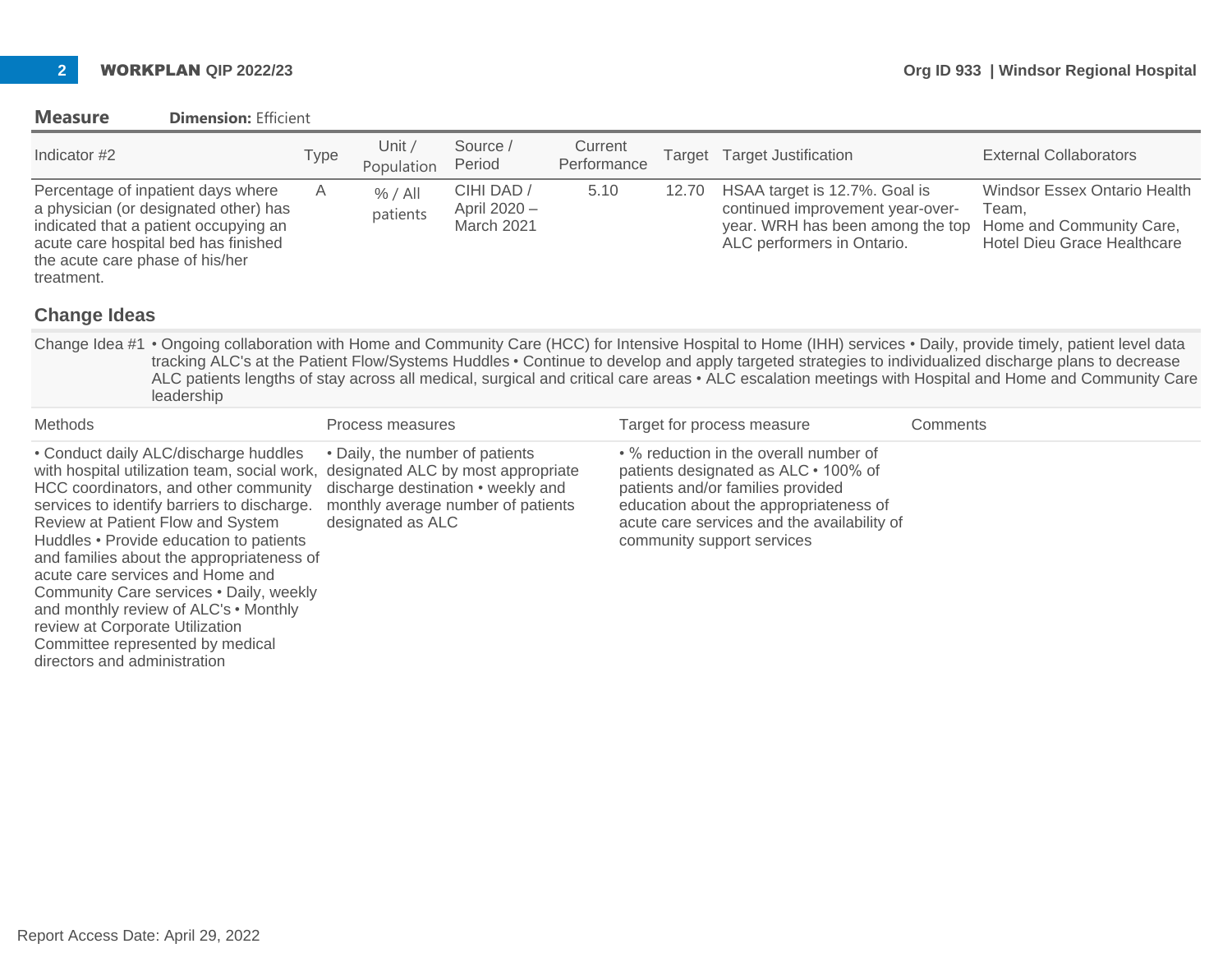**Measure Dimension:** Timely

contact information is being captured at admission by the patient registration

department.

| Indicator #3                                                                                                                                                                                             | Type | Unit $/$<br>Population                                                                                                                                                                                                                                                       | Source /<br>Period                                               | Current<br>Performance |                                                                                                                                                                          | Target Target Justification                | <b>External Collaborators</b>                                                                                                                                                                                                                                                                                      |
|----------------------------------------------------------------------------------------------------------------------------------------------------------------------------------------------------------|------|------------------------------------------------------------------------------------------------------------------------------------------------------------------------------------------------------------------------------------------------------------------------------|------------------------------------------------------------------|------------------------|--------------------------------------------------------------------------------------------------------------------------------------------------------------------------|--------------------------------------------|--------------------------------------------------------------------------------------------------------------------------------------------------------------------------------------------------------------------------------------------------------------------------------------------------------------------|
| Percentage of patients discharged<br>from hospital for which discharge<br>summaries are delivered to primary<br>care provider within 48 hours of<br>patient's discharge from hospital.                   | P    | % /<br>Discharged<br>patients                                                                                                                                                                                                                                                | Hospital<br>collected data<br>/ Most recent<br>3 month<br>period | 87.10                  | 91.50                                                                                                                                                                    | 5% improvement from Current<br>Performance |                                                                                                                                                                                                                                                                                                                    |
| <b>Change Ideas</b>                                                                                                                                                                                      |      |                                                                                                                                                                                                                                                                              |                                                                  |                        |                                                                                                                                                                          |                                            |                                                                                                                                                                                                                                                                                                                    |
| care provider recorded at registration and captured in the patient's health record.                                                                                                                      |      |                                                                                                                                                                                                                                                                              |                                                                  |                        |                                                                                                                                                                          |                                            | Change Idea #1 • New electronic Health Information Management system (implemented in April 2021) auto-generates discharge summaries to community health care<br>providers upon discharge • Timely completion of the discharge summary by physicians is tracked by the health records department • Community health |
| <b>Methods</b>                                                                                                                                                                                           |      | Process measures                                                                                                                                                                                                                                                             |                                                                  |                        |                                                                                                                                                                          | Target for process measure                 | Comments                                                                                                                                                                                                                                                                                                           |
| • Discharge summaries auto-generated<br>and sent electronically to community<br>health care providers • Discharge<br>Medical Quality and the Medical Affairs<br>Department • Ensure health care provider |      | • % completed of discharge summaries<br>sent to community health care providers<br>where a community provider is<br>summary compliance monitored by Chief, documented • % compliance of discharge hours • 80% or greater compliance with<br>summary completion by physicians |                                                                  |                        | • 91.5% completed discharge summaries<br>auto-generated to community provider<br>where provider is identified within 48<br>discharge summary completion by<br>physicians |                                            |                                                                                                                                                                                                                                                                                                                    |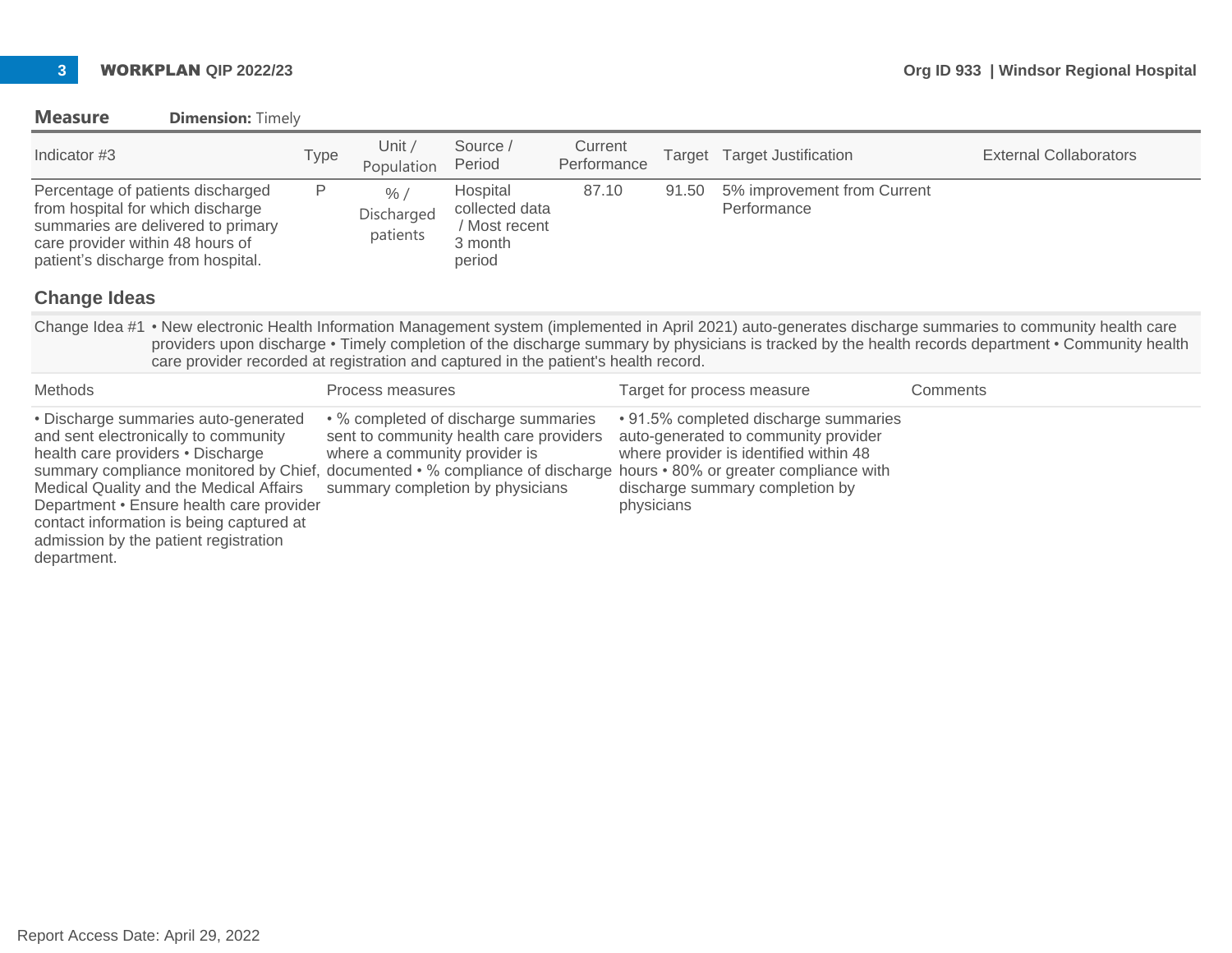# **Theme II: Service Excellence**

| <b>Measure</b>                                                                                                           | <b>Dimension: Patient-centred</b>                                                                                                                                                                                                                                                                                                                                                                                                                          |             |                           |                                           |                        |                      |                                                                                                                             |                                                                                                                                                                                                                                                                                                    |
|--------------------------------------------------------------------------------------------------------------------------|------------------------------------------------------------------------------------------------------------------------------------------------------------------------------------------------------------------------------------------------------------------------------------------------------------------------------------------------------------------------------------------------------------------------------------------------------------|-------------|---------------------------|-------------------------------------------|------------------------|----------------------|-----------------------------------------------------------------------------------------------------------------------------|----------------------------------------------------------------------------------------------------------------------------------------------------------------------------------------------------------------------------------------------------------------------------------------------------|
| Indicator #4                                                                                                             |                                                                                                                                                                                                                                                                                                                                                                                                                                                            | <b>Type</b> | Unit $/$<br>Population    | Source /<br>Period                        | Current<br>Performance | Target               | <b>Target Justification</b>                                                                                                 | <b>External Collaborators</b>                                                                                                                                                                                                                                                                      |
| Percentage of respondents who<br>responded "completely" to the<br>worried about your condition or<br><b>Change Ideas</b> | following question: Did you receive<br>enough information from hospital<br>staff about what to do if you were<br>treatment after you left the hospital?                                                                                                                                                                                                                                                                                                    | P           | % / Survey<br>respondents | CIHI CPES /<br>Most recent<br>12 mos      | 47.12                  | 58.40                | Based on provincial baseline for<br>FY2020-21 downloaded from NRC                                                           | Change Idea #1 • Monthly reporting of results from patient satisfaction surveys ensuring that appropriate contact information including email address has also been                                                                                                                                |
|                                                                                                                          |                                                                                                                                                                                                                                                                                                                                                                                                                                                            |             |                           |                                           |                        |                      | management system and Discharge Huddle process to ensure that the care team has provided the appropriate health information | collected • Standardized Leadership Rounding on all in-patient units with leaders asking about any concerns or needs patient has about going home •<br>In-room white boards designed to provide communication to those involved in the circle of care • Leverage the electronic health information |
| <b>Methods</b>                                                                                                           |                                                                                                                                                                                                                                                                                                                                                                                                                                                            |             | Process measures          |                                           |                        |                      | Target for process measure                                                                                                  | Comments                                                                                                                                                                                                                                                                                           |
| confirm that appropriate health<br>prior to discharge                                                                    | • Monthly reporting of results from patient<br>satisfaction surveys and leadership<br>rounding across the organization<br>ensuring that appropriate contact<br>information including email address has<br>been collected from patients • On-going<br>monitoring of completion of in-room<br>patient white boards • Leverage new<br>electronic information management<br>system and discharge huddle process to<br>information has been provided to patient |             | this question             | • % of patients who respond positively to |                        | provincial benchmark | • 58.4% or greater as established                                                                                           | <b>Total Surveys Initiated: 312</b>                                                                                                                                                                                                                                                                |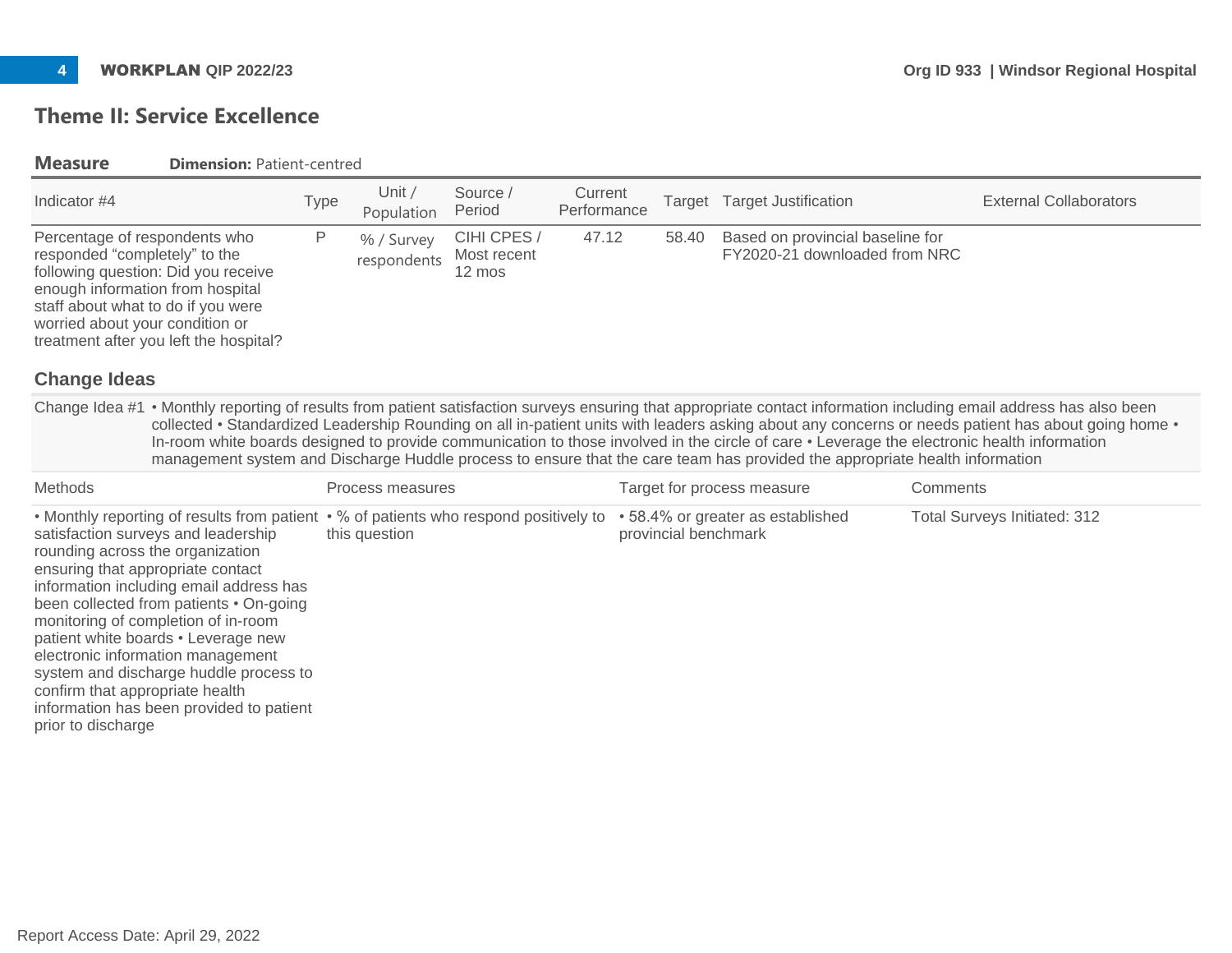# **Theme III: Safe and Effective Care**

### **Measure Dimension:** Effective

| Indicator #5                                                                                                                                                                                                       | Type | Unit /<br>Population                                                                       | Source /<br>Period                                          | Current<br>Performance |       | Target Target Justification                                                    | <b>External Collaborators</b> |
|--------------------------------------------------------------------------------------------------------------------------------------------------------------------------------------------------------------------|------|--------------------------------------------------------------------------------------------|-------------------------------------------------------------|------------------------|-------|--------------------------------------------------------------------------------|-------------------------------|
| Medication reconciliation at<br>discharge: Total number of<br>discharged patients for whom a Best<br>Possible Medication Discharge Plan<br>was created as a proportion the total<br>number of patients discharged. |      | Rate per total Hospital<br>number of<br>discharged<br>patients /<br>Discharged<br>patients | collected data<br>/ October<br>$2021 -$<br>December<br>2021 | 89.28                  | 90.00 | New electronic HIM system<br>launched in April 2021 that captures<br>this data |                               |

## **Change Ideas**

Change Idea #1 • Standardize medication reconciliation process at both sites utilizing the new electronic health information system with identified reporting responsibilities for nursing, physicians (ED and MRP) and pharmacists/pharmacist technicians

| <b>Methods</b>                      | Process measures                       | Target for process measure            | Comments |
|-------------------------------------|----------------------------------------|---------------------------------------|----------|
| • Audit the compliance and accuracy | • % of patients with medication        | • % improvement establishes target at |          |
| monthly                             | reconciliation completed at discharge. | 90.0%                                 |          |